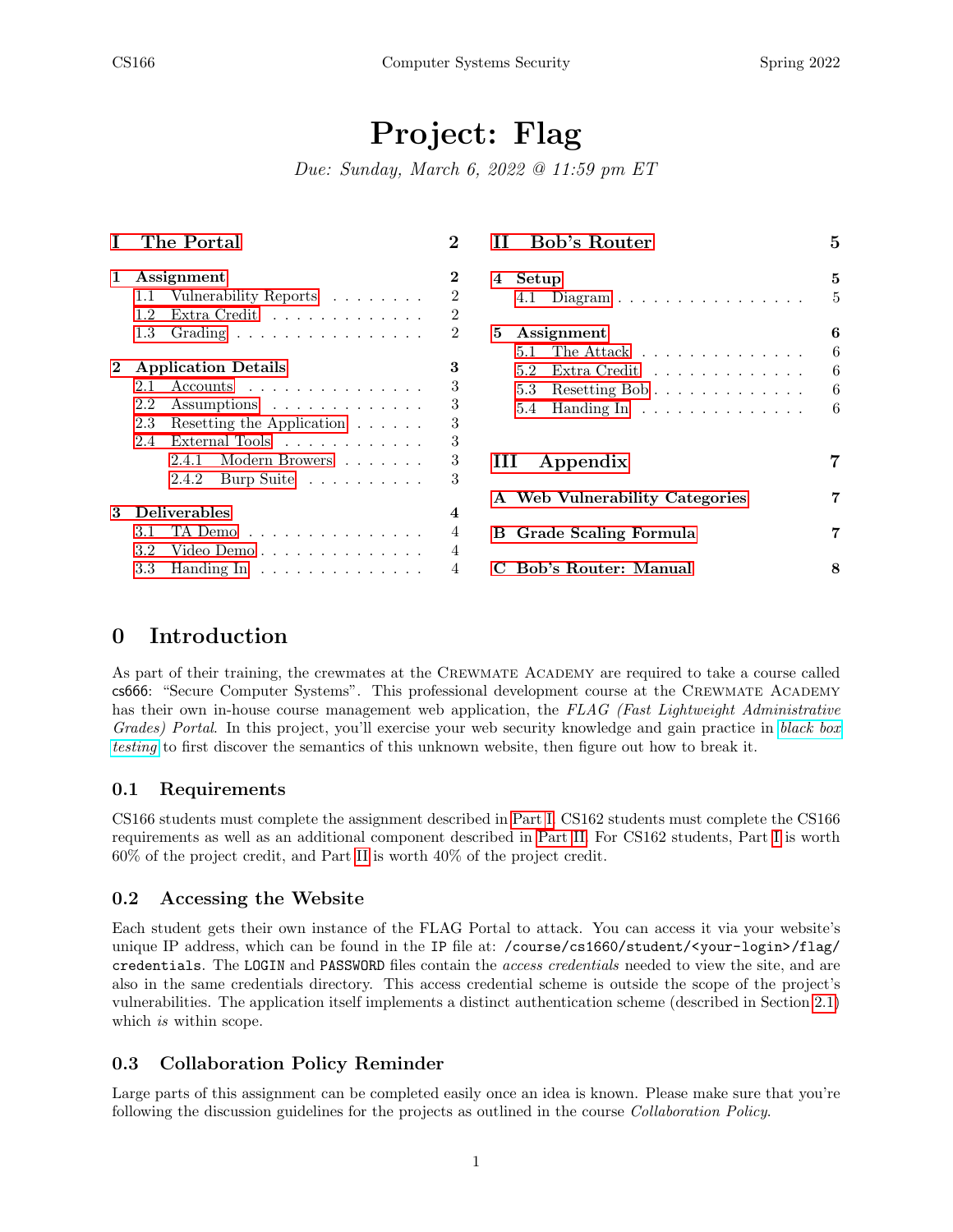# <span id="page-1-0"></span>Part I The Portal

# <span id="page-1-1"></span>1 Assignment

You will discover and exploit five *distinct* vulnerabilities in the FLAG Portal. *Exploits* must allow you to perform a normally unauthorized action in the web application. For example, changing a grade or deleting a particular user's data would all count as successful exploits.

Having distinct vulnerabilities means all of your discovered vulnerabilities belong to different vulnerability categories. [Appendix A](#page-6-1) contains a list of web vulnerability categories that we'll accept on this project. Refer to this list to make sure you've found distinct vulnerabilities—while it's okay to use a vulnerability to discover other vulnerabilities, you cannot receive credit for the same category more than once.

Vulnerabilities must also manifest within the website application to count. This means network vulnerabilities (such as sniffing unencrypted traffic or clogging the server to achieve denial of service) or human vulnerabilities (such as social engineering or phishing) are out of scope.

## <span id="page-1-2"></span>1.1 Vulnerability Reports

For each exploit, you should prepare a detailed report that covers the following:

- Discovery (1 point): Identify the specific *vulnerability category* as well as state where this vulnerability appears in the website (on a particular page, across all input fields, etc.).
- Impact (6 points): Explain how you exploited the vulnerability (how your attack works), and the impact of your exploit. Your explanation should justify why your exploit meets the vulnerability category's criteria for demonstration as outlined on the vulnerability category's page on the CS166 Flag Wiki (<https://cs.brown.edu/courses/csci1660/wiki/>).
- Mitigation (3 points): Explain (from a technical perspective) how to repair the vulnerability without compromising intended site functionality and justify why this fix blocks your exploit (and exploits similar to it). Your fixes should go beyond the mitigations mentioned in the CS166 Flag Wiki—that is, you should aim to provide concrete advice as to how or where mitigations should be applied to the website's codebase. (While you don't have the website's code directly, you should still be able to come up with a mental model of how the website works and justify your mitigations using that model.) Some vulnerabilities may have no viable fix—but be sure to justify such an assertion.

You should also include any additional files needed to perform your exploit (code, payloads, etc.) in your final handin. Your report should allow us to easily recreate your attack from only your verbal (and written) explanations and submitted files.

## <span id="page-1-3"></span>1.2 Extra Credit

Each additional, distinct vulnerability you discover and exploit counts for extra credit—we will accept up to three additional extra credit vulnerabilities.

## <span id="page-1-4"></span>1.3 Grading

For this project, you will receive two scores: the *raw score*, the sum of points you earn from your vulnerability reports, and the final project score, a scaled value computed from your raw score. The final project score will be your final grade on the Flag project. The formula for how we will scale raw scores to final scores is in Appendix [B.](#page-6-2)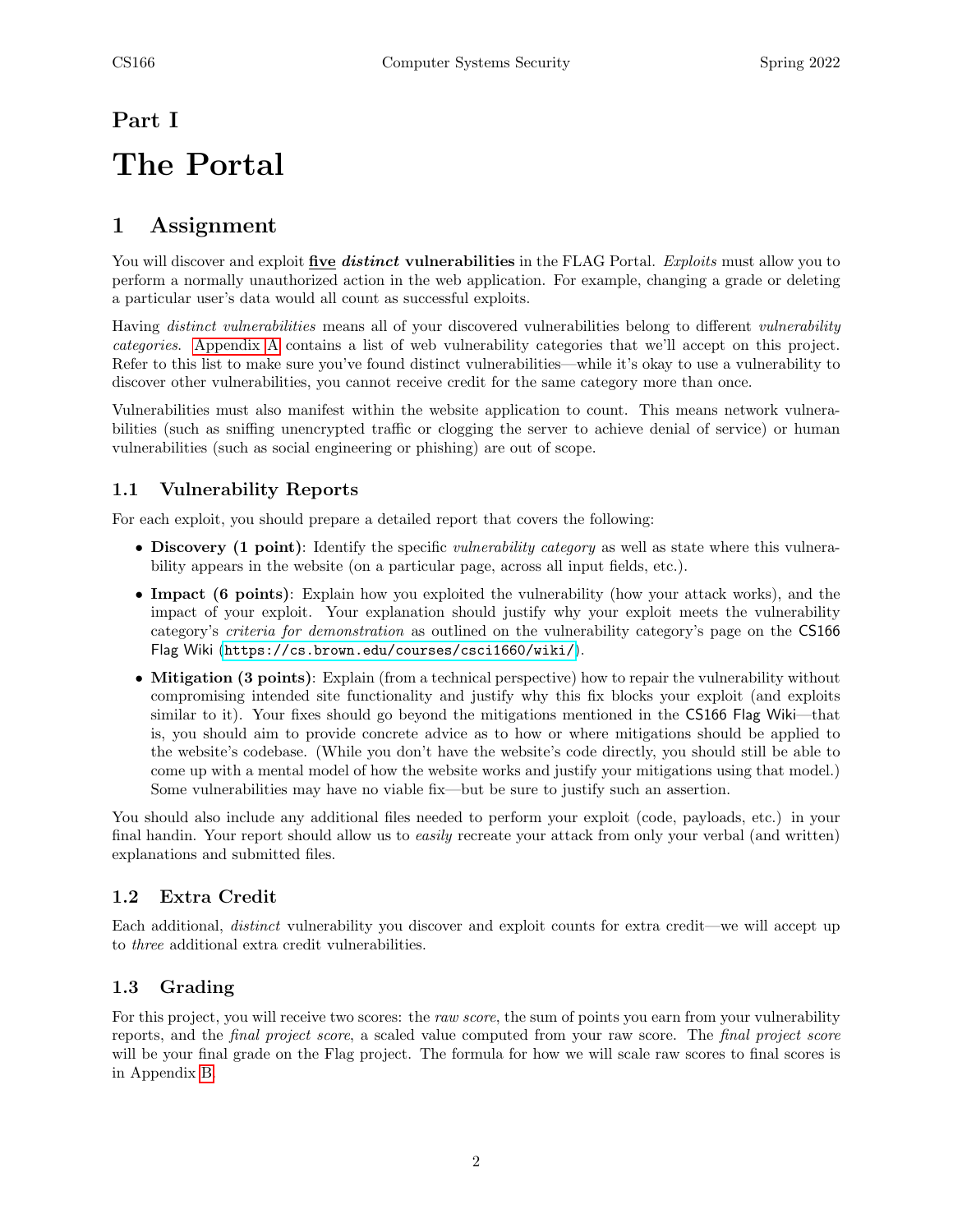# <span id="page-2-0"></span>2 Application Details

### <span id="page-2-1"></span>2.1 Accounts

Each CS166 student has their own FLAG account under their CS login with password iam<username>. For example, if your CS login is jcarberr, your FLAG username and password are jcarberr and iamjcarberr respectively. Feel free to log in as your fellow students or yourself.

Each member of the course staff also has a FLAG account under their CS login, but their passwords are not given. However, these passwords are poorly chosen—we certainly wouldn't use any of these passwords in real life, especially after taking CS166!

Finally, all grades and comments on the site are randomly generated, so don't feel bad if your account has bad grades on it—the website content reflects nothing about any particular student.

#### <span id="page-2-2"></span>2.2 Assumptions

When writing exploits, you may assume users actively use the site. This means exploits that only work when a user logs in, submits a form, visits profile pages, or generally uses any of the features on the site are within the scope of the project. This also includes specially crafted links—you can assume you can get any student or staff member to click a link to any arbitrary site (for example, by emailing them). Make sure to document any user activity that your exploit relies on in your vulnerability report.

### <span id="page-2-3"></span>2.3 Resetting the Application

If you would like to refresh the website to its original state, you can do so by requesting the path /reset.php. This will delete, then recreate, the website. Finally, it will redirect your browser to /setup, which will generate the website's content and data.

If you request /reset.php and are not redirected to /setup (for example, if you are using a command-line tool such as curl(1)), you will need to request /setup before you can log in. (Also, if you think you've broken the website to the point where the /reset.php endpoint no longer works, email the HTA list and we'll reset the application for you.)

#### <span id="page-2-4"></span>2.4 External Tools

You are allowed (and encouraged) to use the built-in "Developer Tools" features in [Google Chrome](https://developers.google.com/web/tools/chrome-devtools) and [Firefox.](https://developer.mozilla.org/en-US/docs/Tools) Additionally, you may use [Burp Suite](https://portswigger.net/burp) to proxy traffic, inspect requests and responses, and modify and replay requests. Finally, you may need some way to receive HTTP requests—you can use services like Hookbin (<https://hookbin.com/>) or Postbin (<https://postb.in>) to create temporary endpoints.

Ask the HTAs before using any tools not listed above—using more fully fledged software or automated analysis tools goes against the spirit of the project and may result in a Collaboration Policy violation.

#### <span id="page-2-5"></span>2.4.1 Modern Browers

Some modern browsers (like Google Chrome) attempt to block malicious requests or avoid running code that looks injected. Thus, a simple web attack may not work on your browser, but it could work on users using different browsers. For testing purposes, it may be useful to try to disable such protections or use a different browser (like Firefox) for a more reliable hacking experience.

#### <span id="page-2-6"></span>2.4.2 Burp Suite

We've installed Burp Suite on the department machines—you can run it using the cs166\_burpsuite command. (Alternatively, you can locally install the free Community Edition from [https://portswigger.](https://portswigger.net/burp/releases/professional-community-2020-12-1) [net/burp/releases/professional-community-2020-12-1](https://portswigger.net/burp/releases/professional-community-2020-12-1).) Most relevant to this project is Burp Suite's "Burp Proxy" feature, which allows you to view, intercept, and modify HTTP requests and responses. While you're not required to use Burp Suite, you may find it useful on the project.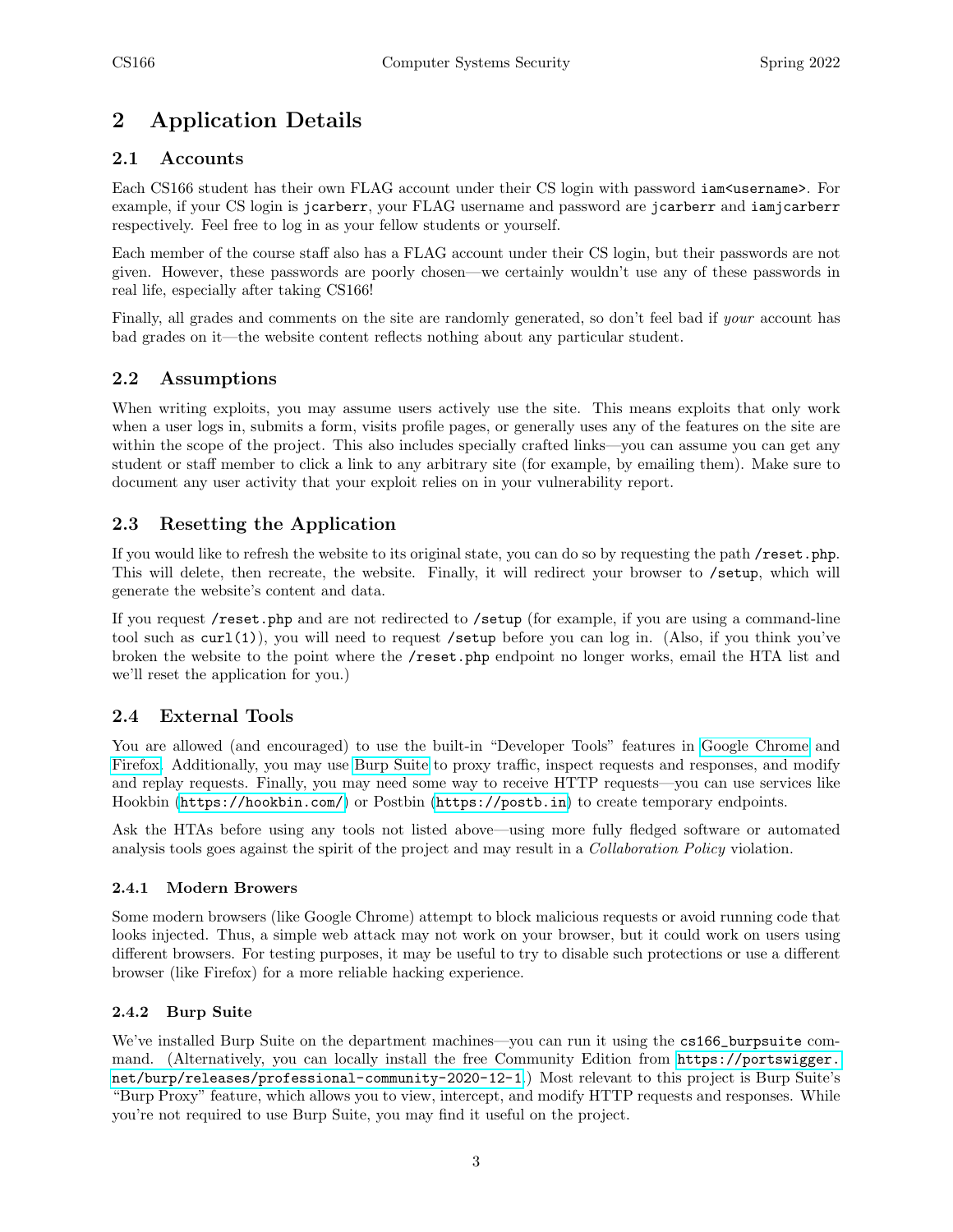## <span id="page-3-0"></span>3 Deliverables

In the security world, attacks are only taken seriously when one can demonstrate that their attack actually allows one to perform unauthorized tasks in a clear and convincing manner. To give you the opportunity to exercise your security presentation skills, you must either meet with a TA *or* prepare a recorded video to demo all of your attacks for Flag. You will not need to write a README for this project, unless you want to take down notes for yourself for future reference.

## <span id="page-3-1"></span>3.1 TA Demo

The meeting with the TA will be an informal demonstration over Zoom of each of your Flag exploits – you will show the steps needed to execute each attack and its effect on the FLAG portal. After each attack, the TA will ask you guiding questions for you to explain the vulnerability category (Discovery), the implications of the exploit (Impact), and your proposed mitigation strategy (Mitigation)—see Section [1.1.](#page-1-2)

Each time slot will be  $20$  minutes – we will be sending out a separate appointment slot calendar on Edstem with available times of all of the TAs. If you are unable to make any of the times listed, you can reach out privately on Edstem to see if any of the TAs can meet with you at a slot that fits your schedule. In the case where no TAs are available, you will have to complete a video demo instead.

## <span id="page-3-2"></span>3.2 Video Demo

If you decide to do a video demo, your handin must include an MP4 video file named demo.mp4 in which you demonstrate each of your exploits against the FLAG Portal. The logistical requirements for this video are as follows:

- Your video should be 15 minutes in length. You should organize your demonstration in such a way that you can present all of your exploits within this time frame (including any extra credit exploits), as we will only grade exploits that are presented within the 15 minute window.
- We recommend that you use Zoom to locally record your presentation. Doing so allows you to easily record a screenshare of the FLAG Portal as well as the source code of any files or payloads that you need to demonstrate your exploits, and optionally also include a video of yourself presenting in the top-right (though this is not required). Zoom will also automatically export a video in the proper MP4 format. See <https://support.zoom.us/hc/en-us/articles/201362473> for instructions.
- You are free to edit your video in any way that you see fit, though you aren't required to. Similarly, you don't have to record your presentation in a single take, though you can if you want.

In your video, you should walk through all of the discussion points in each exploit's vulnerability report (Discovery, Impact, and Mitigation—see Section [1.1\)](#page-1-2) and clearly justify why your vulnerability report satisfies all of the necessary conditions.

You should aim to convince your grader that each of your exploits would work against a *clean* instance of the FLAG Portal just from your presentation of that exploit. By "clean" instance, we mean an instance of the FLAG Portal that has been reset (see Section [2.3\)](#page-2-3). This means that if your exploits may potentially interfere with each other, you should reset the application in between the presentation of your exploits.

## <span id="page-3-3"></span>3.3 Handing In

Your handin should consist of any code, files, or payloads needed to execute each of your exploits. These files do not need to be named in any particular way as long as you make clear in comments and your demo which files are relevant to each vulnerability report. If you decide to do record a video, you must also include a demo.mp4 file in Gradescope.

Once you're ready to submit, please upload your files to the appropriately named upload point on Gradescope do not upload your files as a .zip.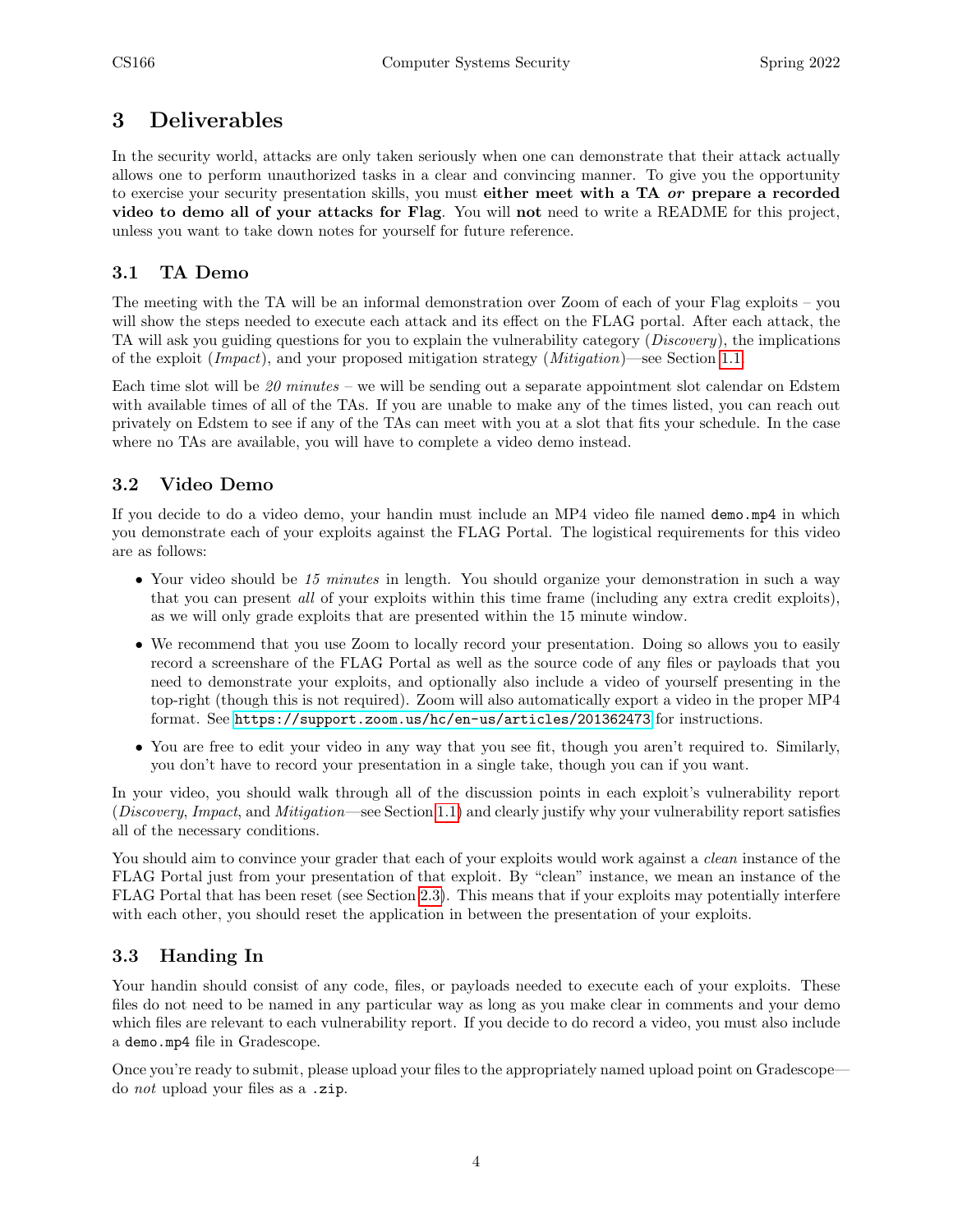# <span id="page-4-0"></span>Part II Bob's Router

CS162 students must complete the following, additional problem.

In this problem, you will launch a multi-step attack against a network and explore how security holes can compromise other clients of the FLAG Portal.

# <span id="page-4-1"></span>4 Setup

Finding vulnerabilities in the FLAG Portal certainly was effective, but you're concerned about the traceability of your actions—surely someone could check the server's request logs and notice something was up. Performing a man-in-the-middle attack against the internet traffic of one of your TAs would certainly be a more covert way to break the the CREWMATE ACADEMY's systems.

Luckily, the FLAG Portal's sysadmin (Bob) uses an old home router which undoubtedly has vulnerabilities. (Part of the router's manual can be found in Appendix [C.](#page-7-0)) If you could gain control of his router, you could intercept and spoof Bob's network traffic! Unfortunately, Bob's router doesn't accept incoming connections; it only allows local clients to make outgoing connections. In order to interact with the router, you'll somehow need to convince one of the computers on the local network to make requests for you.

You know that Bob frequently checks on the state of the FLAG Portal (and, as a result, refreshes the FLAG Portal's login page every 15 seconds)—maybe you can use this as a way to hack into his router?

## <span id="page-4-2"></span>4.1 Diagram

Figure [1](#page-4-3) illustrates the various network connections and machines involved in this problem.



<span id="page-4-3"></span>Figure 1: Network configuration for Bob's Router.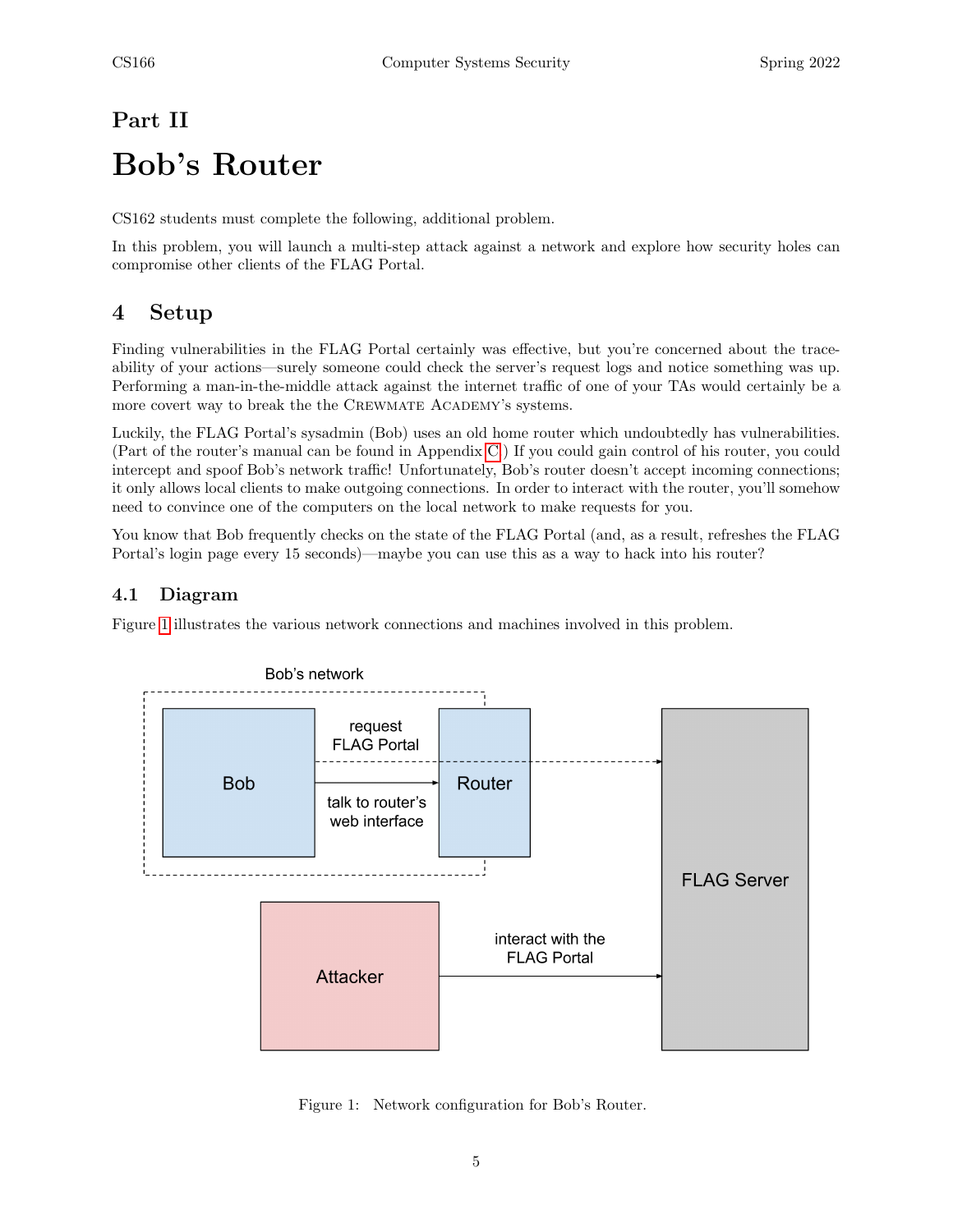## <span id="page-5-0"></span>5 Assignment

### <span id="page-5-1"></span>5.1 The Attack

You will take advantage of Bob's visits to FLAG Portal's landing page to perform the following attack:

- 1. Execute arbitrary JavaScript in Bob's browser by using one of the exploits you crafted in Part [I](#page-1-0) to inject JavaScript into the FLAG portal's landing page.
- 2. Launch a CSRF attack against Bob's router using your JavaScript exploit. Like many routers, Bob's router runs a web interface for monitoring and configuration purposes. Machines on Bob's local network can use the domain name router.local to access the router. (This domain will not mean anything to machines outside of Bob's local network.)
- 3. Discover as much as you can about the router and its attack surface. Using this information, figure out how to log into the router's web portal.
- 4. Once you've logged in, look for further vulnerabilities. Eventually, you should discover a remote code execution (RCE) exploit on the router itself (which runs Linux).
- 5. Finally, prove that you've successfully taken over the router by finding the flag. What constitutes the "flag" will make sense after you've poked around the router a bit.

One technical note—you might test your JavaScript injection attack by injecting an alert into the FLAG landing page. However, Bob doesn't understand that he needs to close alert popups before refreshing the page, so any alert will cause Bob to get stuck and stop refreshing the page. Because of this, you should avoid injecting alert functions or prepare to reset Bob (Section [5.3\)](#page-5-3) if he ends up getting stuck.

### <span id="page-5-2"></span>5.2 Extra Credit

A reverse shell allows you to run arbitrary shell commands on a remote machine. For 7 points of extra credit towards your final project score, you may implement a reverse shell for Bob's router that satisfies the following requirements:

- Runs on any internet-connected machine (that is, it doesn't need to run on any particular computer).
- Allows the user to run arbitrary shell commands on the router.
- Streams, in real-time, the stdin of the locally running program to the stdin of the remote process running on the router as well as the stdout and stderr of the remote process back to the stdout and stderr of the local process. (In particular, it should not simply send the stdout and stderr after the process exits; otherwise, interactive programs won't work properly).

#### <span id="page-5-3"></span>5.3 Resetting Bob

If you think Bob got stuck and stopped refreshing the FLAG Portal, please email the HTA list and we'll reset the system for you.

## <span id="page-5-4"></span>5.4 Handing In

Your handin will consist of two files: FLAG, which contains the flag you recovered from the router, and README.pdf, a PDF that contains a *detailed* account of the steps that you took in order to find the flag ("detailed" means you'll probably need to write a few pages). Additionally, you should submit any files that you needed to carry out your attack (code, payloads, etc.).

When you're ready to submit, upload your files to Gradescope. Do not upload them as a .zip file.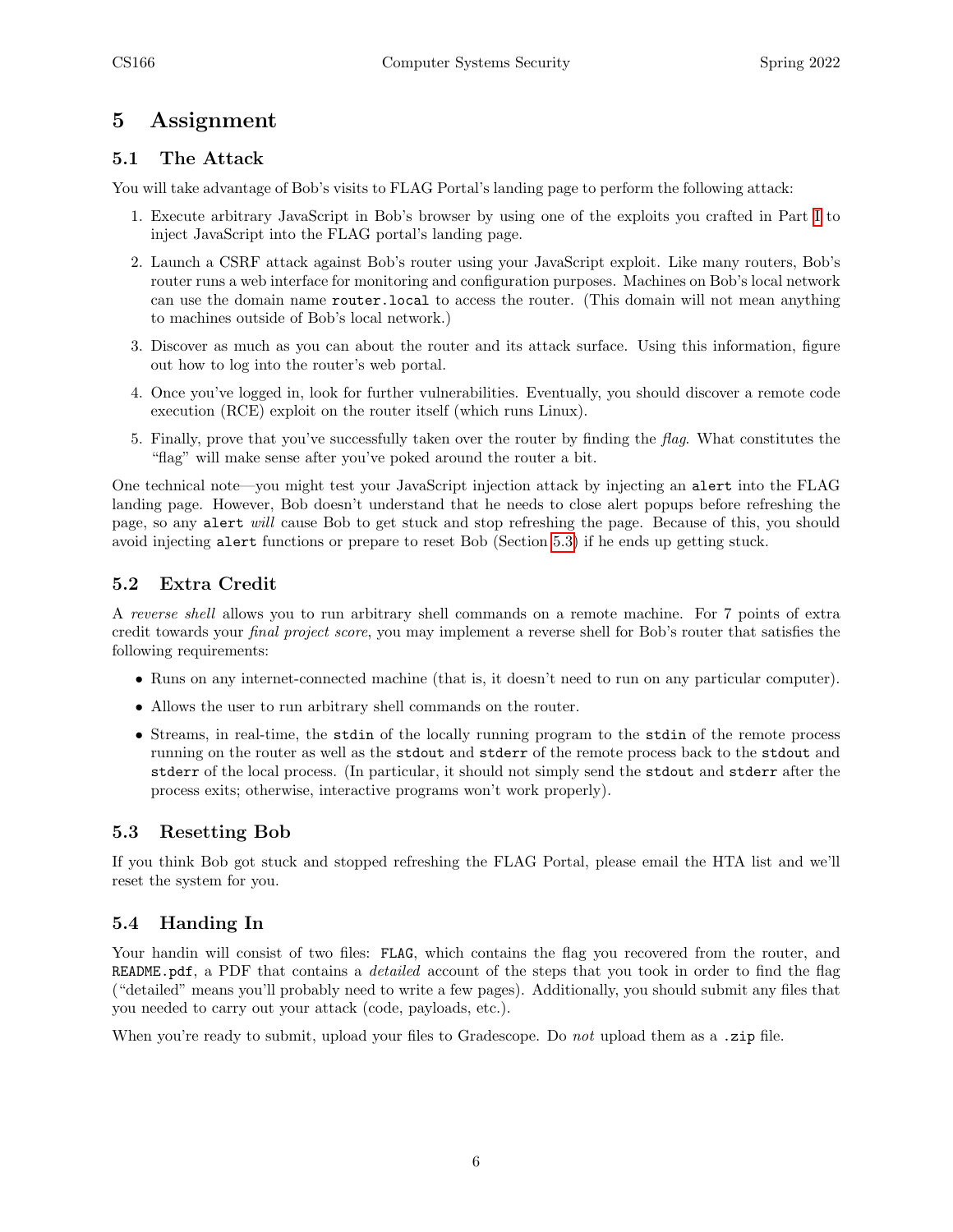# <span id="page-6-0"></span>Part III Appendix

# <span id="page-6-1"></span>A Web Vulnerability Categories

Below, we've listed every vulnerability category we could imagine coming up in a web security project like this. This means some categories may not necessarily have a corresponding vulnerability on the website.

While we've discussed some of these vulnerabilities in lecture, some are probably new to you (or might not appear in the same way you've seen before). Much of security involves learning about previously unknown systems, so we expect that you'll need to do your own research into some concepts covered in this project. If you find yourself at a point where you feel that you haven't been taught how to do something, that's okay! You should feel confident that you can do it if you set your mind to it.

We recommend the CS166 Flag Wiki (<https://cs.brown.edu/courses/csci1660/wiki/>) as a starting point for learning more about the vulnerability categories below—the Wiki also includes specific Criteria for Demonstration that your vulnerability demonstrations must satisfy in order to receive full credit. We also recommend using the Open Web Application Security Project (OWASP) at <https://www.owasp.org>.

- Bad Password Hashing
- Business Logic<sup>[1](#page-6-3)</sup>
- Client-Hidden Sensitive Data
- Cookie Poisoning
- Cross-Site Data Access
- Cross-Site Request Forgery (CSRF)
- File Inclusion
- File Upload
- HTTP Parameter Pollution
- Insecure Direct Object Reference
- Path Sanitation Bypass
- Referrer-Based Access Control
- Reflected XSS
- SQL Injection
- Session ID Prediction
- Session Fixation
- Stored XSS
- UI Redress / Clickjacking

# <span id="page-6-2"></span>B Grade Scaling Formula

This scaling formula converts your raw score on the Flag project to your final project score. It guarantees that a raw score of 50 will result in a final project score of 100 for the Flag project. (For CS162 students, the "final project score" on Flag counts for 60% of the grade and the score on Bob's Router counts for the remaining 40% of the grade.)

scaled score = min (-0.0152
$$
x^2
$$
 + 2.76 $x$ , 100) + min  $\left(\frac{3 \cdot \max(x - 50, 0)}{10}, 3\right)$  + min  $\left(\frac{2 \cdot \max(x - 60, 0)}{10}, 2\right)$   
+ min  $\left(\frac{\max(x - 70, 0)}{10}, 1\right)$ 

<span id="page-6-3"></span> $1B$ usiness logic vulnerabilities are considered on a case-by-case basis. If you find two or more business logic vulnerabilities, please consult the TAs to see if they count as distinct.